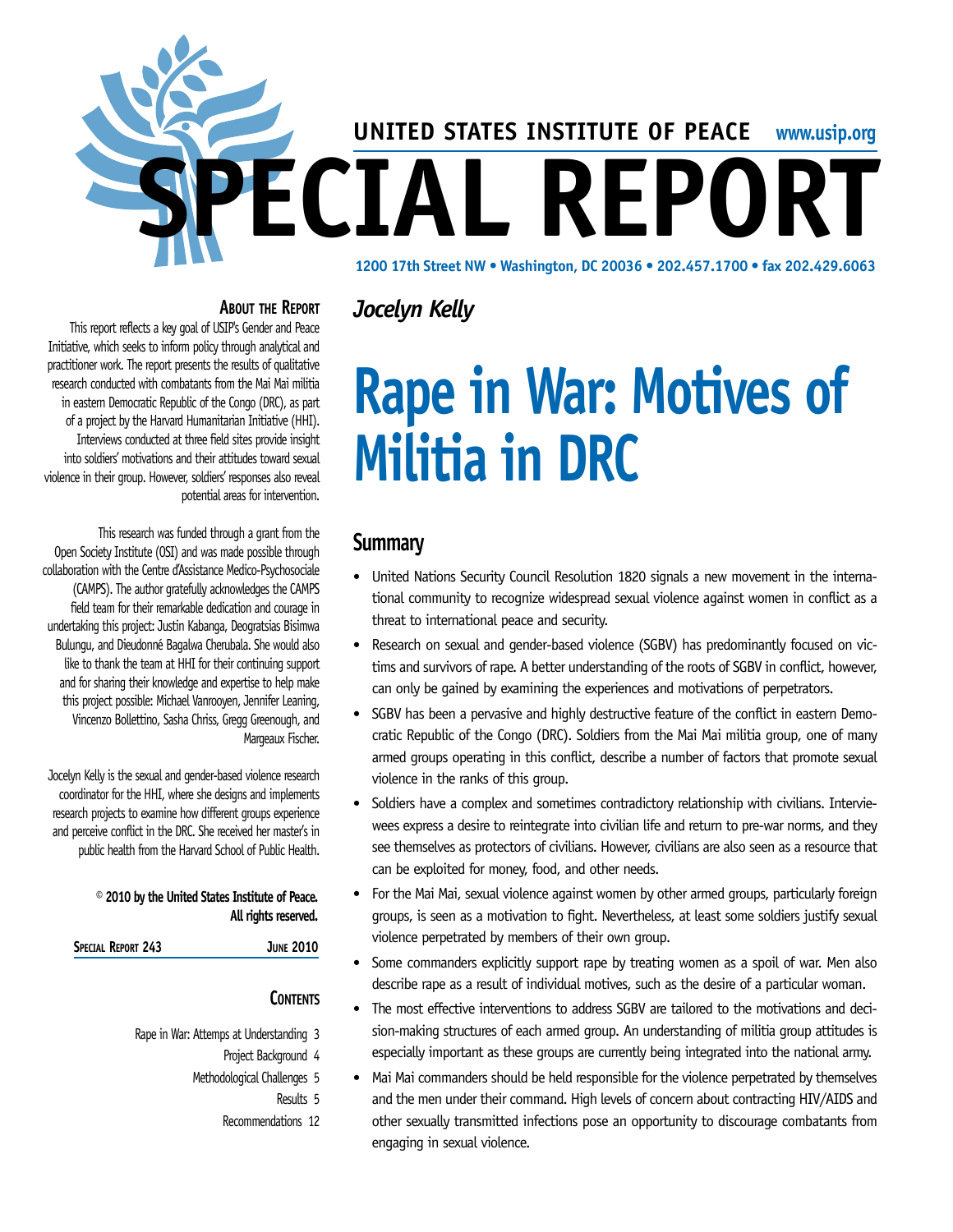#### **ABOUT THE INSTITUTE**

The United States Institute of Peace is an independent, nonpartisan institution established and funded by Congress. Its goals are to help prevent and resolve violent conflicts, promote post-conflict peacebuilding, and increase conflict management tools, capacity, and intellectual capital worldwide. The Institute does this by empowering others with knowledge, skills, and resources, as well as by its direct involvement in conflict zones around the globe.

#### **BOARD OF DIRECTORS**

**J. Robinson West** (Chair), Chairman, PFC Energy, Washington, D.C. • George E. Moose (Vice Chairman), Adjunct Professor of Practice, The George Washington University, Washington, D.C. • Anne H. Cahn, Former Scholar in Residence, American University, Washington, D.C. . Chester A. Crocker, James R. Schlesinger Professor of Strategic Studies, School of Foreign Service, Georgetown University, Washington, D.C. . Ikram **U. Khan**, President, Quality Care Consultants, LLC, Las Vegas, Nev. • Kerry Kennedy, Human Rights Activist • Stephen D. Krasner, Graham H. Stuart Professor of International Relations at Stanford University • Jeremy A. Rabkin, Professor of Law, George Mason University, Arlington, Va. . Judy Van Rest, Executive Vice President, International Republican Institute, Washington, D.C. . Nancy Zirkin, Executive Vice President, Leadership Conference on Civil Rights

#### *MEMBERS EX OFFICIO*

Michael H. Posner, Assistant Secretary of State for Democracy, Human Rights, and Labor . James N. Miller, Principal Deputy Under Secretary of Defense for Policy . Ann E. Rondeau, Vice Admiral, U.S. Navy; President, National Defense University . Richard H. Solomon, President, United States Institute of Peace (nonvoting)

The views expressed in this report do not necessarily reflect the views of the United States Institute of Peace, which does not advocate specific policy positions.

To request permission to photocopy or reprint materials, e-mail: permissions@usip.org

- The DRC government should use the integration of Mai Mai troops into the national army as an opportunity to retrain troops, with a focus on sensitizing soldiers about human rights and the need to protect civilians. Trust between civilians and the military could be built through regular meetings among leaders as well as effective prosecution of rape crimes.
- The international and humanitarian communities can provide mental health counseling to demobilized soldiers as well as employment opportunities to assist in reintegration.

To address the issues that arise in conflict and move toward effective reconstruction, policymakers and practitioners must understand the needs, experiences, and motivations of the different populations involved. At the heart of most conflicts are the armed combatants themselves—often among the most difficult groups to access, but some of the most essential to understanding the factors driving violence. Hit by two successive wars in 1996 and 1998, the eastern region of the Democratic Republic of the Congo (DRC) hangs in limbo between a conflict and postconflict state. In a theater of impunity, over twenty armed groups operate in a shifting landscape of motivations and alliances, leaving the country, after decades of unrest, with some of the worst health and development indicators in the world.

Extremely brutal forms of sexual violence have been one of the most salient and destructive characteristics of the conflict. Despite international recognition of the problem, levels of rape in eastern DRC increased in 2009 and remain extremely high.<sup>1</sup> The United Nations estimates that 200,000 women and girls have been assaulted over the past twelve years.<sup>2</sup> In the first three months of 2010, the United Nations High Commissioner for Refugees reported that 1,244 women were sexually assaulted throughout the country. More than a third of these rapes occurred in North and South Kivu provinces, in the conflict-affected eastern region. These regional figures are comparable to the same period in 2009, revealing little progress in decreasing sexual violence.<sup>3</sup> Rapes in DRC are so common and vicious that the United Nations undersecretary-general for humanitarian affairs, John Holmes, called rape in DRC "the worst in the world." 4

To address these crimes against humanity, the United Nations Security Council recognized sexual and gender-based violence (SGBV) as a threat to world peace and security by adopting Security Council Resolution (SRC) 1820 in June 2008. SCR 1820 condemns sexual violence as a tactic of war and requires that states carry out the appropriate judicial reform and transitional justice procedures necessary to prevent sexual violence during conflict. In his one-year followup report on Resolution 1820, UN Secretary-General Ban Ki-Moon noted the importance of analyzing the trends of sexual violence in armed conflict, calling for more and better data to understand the profiles and manifestations of sexual violence in individual settings, including the motivations of perpetrators. 5 Academic and humanitarian communities echo Ban Ki-Moon's call and recognize that to effectively intervene, it is necessary to understand the conditions, motivations, and risk factors involved in these acts of violence.<sup>6</sup> The extant research on SGBV has, predominantly and appropriately, focused on victims and survivors of rape. To better understand this complex phenomenon, however, it is necessary to look not only at the consequences, but also at the roots of SGBV in conflict, and this analysis can only be done by better understanding the experiences and motivations of perpetrators.

Previous research from the Harvard Humanitarian Initiative (HHI) has highlighted the connection between armed groups and sexual violence in DRC. In a survey conducted in eastern DRC in 2007, over 80 percent of women interviewed reported that their attacker was wearing some kind of uniform. Over two-thirds said they were gang-raped, and almost half reported being abducted. These findings speak to the highly militarized forms of rape in DRC, suggesting that understandings of why SGBV occurs there are incomplete without fuller insight into the experiences and attitudes of combatants themselves.<sup>7</sup>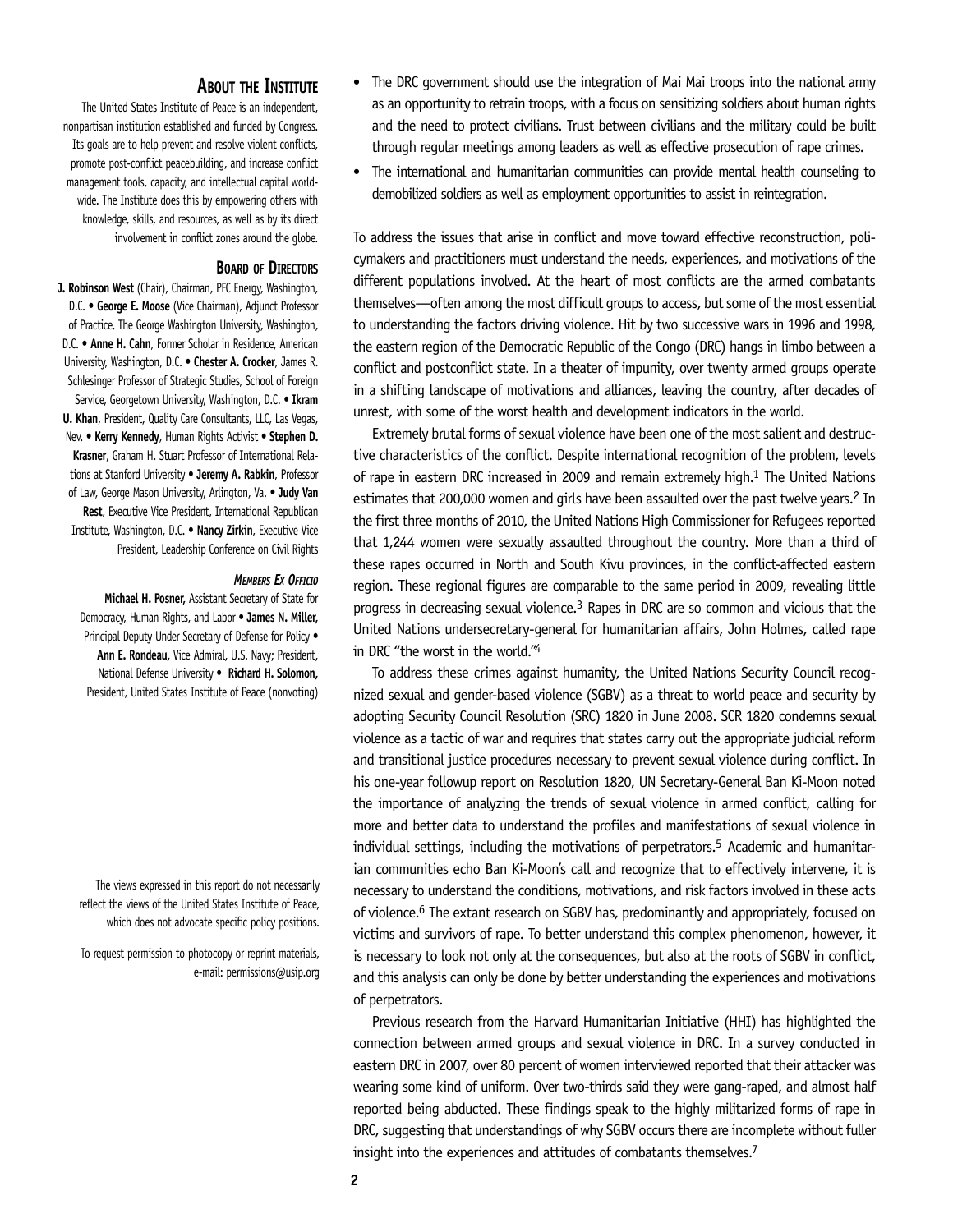This research project is among the first to document directly the role of a militia group in perpetrating sexual violence in DRC and to examine motives and rationalizations for engaging in sexual violence. This report focuses on the attitudes toward violence in one DRC militia group, the Mai Mai. The first part of the report describes the general characteristics of the Mai Mai militia: the motivations of soldiers to join the group, challenges they face as active combatants, some of the ways socialization occurs in the group through looking at initiation rights and magical belief systems, and the role the command structure plays in soldiers' lives. The second section examines soldiers' attitudes toward women in general and female combatants in particular, then turns to the ways soldiers talk about sexual violence, both in society and within the Mai Mai. Finally, the report explores soldiers' thoughts on demobilization and aspirations for the future. The concluding recommendations have been made to inform policymakers and practitioners on the types of interventions that may be most effective to mitigate violence and effectively demobilize soldiers. As Mai Mai forces continue to integrate into the national army—the Forces Armées de la République Démocratique du Congo (FARDC)—harmful behaviors and attitudes that manifest in the Mai Mai have a high probability of appearing in the FARDC if they are not properly understood and addressed.

# **Rape in War: Attempts at Understanding**

Wartime rape is probably as old as war itself. However, real attention to and study of this phenomenon has been undertaken seriously only in the past two decades, as international attention became focused on the atrocities committed in the former Yugoslavia and Rwanda. 8 Wartime rape can differ from other forms of sexual violence, such as intimate partner rape, in that it is typically used as "a weapon wielded by male soldiers of one country (or national, political, or cultural group) against typically unarmed female civilians of another.<sup>"9</sup> SGBV during conflict can serve larger strategic purposes, functioning as a means of warfare with diverse yet predictable consequences. The strategic rape theory states that SGBV is a tool to subjugate populations, instill fear, curtail movement and economic activity, stigmatize women, undermine community and family structures, contribute to bonding of perpetrators through the common act of rape, and in some cases, deliberately pollute the bloodline of the victimized population. 10

History has shown, however, that the reality of wartime rape is unexpectedly complicated, and that the pervasiveness of sexual violence varies across and within conflicts. Various parties may use SGBV differently in the same dispute, and the types and prevalence of SGBV may change both temporally and geographically. Rape has been highly violent and widespread in some conflicts, such as in Sierra Leone, Rwanda, and DRC, and rare in other conflicts, such as in Israel-Palestine and El Salvador. 11

Armed groups in DRC conflict often exhibit a unique profile or "repertoire of violence." Interahamwe troops during and after the war of 1998 were infamous for raping with instruments such as guns and forcing people to watch as other members of their family were killed. Currently, the Lord's Resistance Army (LRA), which has established itself in northeastern DRC, practices both killing and mutilation of civilians to deter communities from disclosing LRA whereabouts.<sup>12</sup> A group's repertoire of violence may change over time; it may serve the strategic aims of the groups or be a pattern of individual exploitation that has reached large proportions. Widespread rape, however, can also be detrimental to the perpetrating groups. Instead of intimidating populations, rape can spur them toward anger and revenge. When armed groups depend on civilians for support, rape can quickly undermine their reputations and endanger the groups' access to vital resources, such as food and shelter. A single-theory approach may be too blunt a tool to adequately predict profiles of violence and motivations

*SGBV is a tool to subjugate populations, instill fear, curtail movement and economic activity, stigmatize women, undermine community and family structures, contribute to bonding of perpetrators through the common act of rape, and in some cases, deliberately pollute the bloodline of the victimized population.*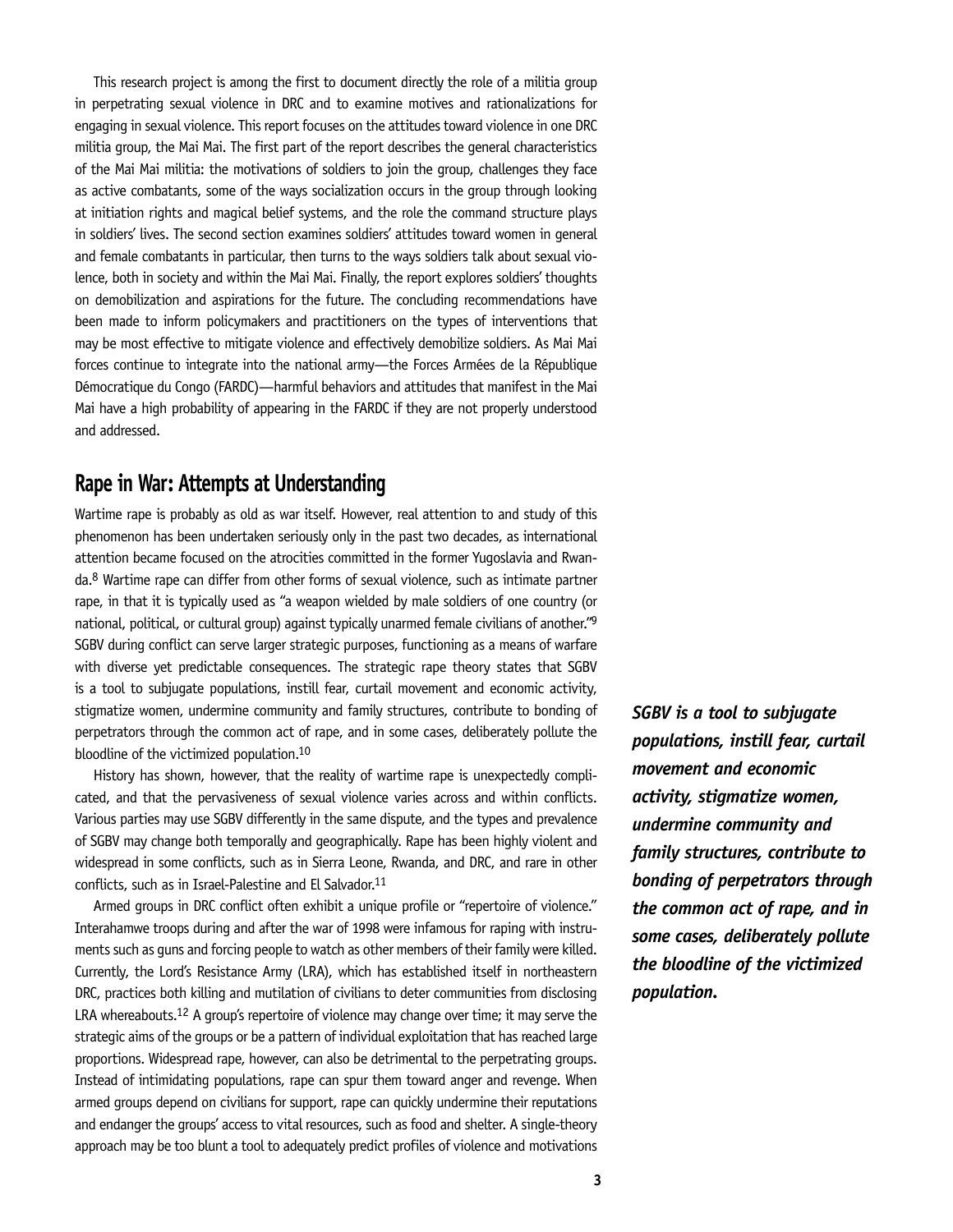for the perpetration of SGBV within conflict. It may be more valuable to look at a multiplicity of causes and dynamics that interact to influence soldiers' behaviors. These can change over time and space, just as they can vary from unit to unit within the same larger structure. This project attempts to take a more differentiated view of the motivations and causes of violence by looking at a particular group within the DRC conflict.

# **Project Background**

The Mai Mai (Swahili for "water water") originally formed in the 1960s as part of the Mulelist Rebellion, when then–education minister Pierre Mulele organized youth into militias to revolt against Mobutu's government.<sup>13</sup> Mulele used local medicine men to convince the young men that bullets would turn to water if shot at Mai Mai fighters.<sup>14</sup> Beginning in 1993, many of these local militias reorganized to protect their communities from Mobutu's army and the influx of foreign armed militias after the 1994 Rwandan genocide.<sup>15</sup> Mai Mai militias soon became a powerful force in the eastern region of DRC, with an estimated 10,000 to 25,000 soldiers fighting with Kabila in the 1996–97 conflict. As the Mai Mai have proliferated throughout eastern DRC, fighting each other, foreign militias, and the government over natural resources and land, they have increasingly been implicated in the looting, rape, abduction, and mass displacement of civilians. 16

For this report, thirty-three Mai Mai combatants were interviewed in three rural towns in eastern DRC—seventeen in Kamituga, eight in Katogota, and eight in Chambucha—from January 2009 to February 2010. Soldiers from the first two field sites were associated with the subgroup Mai Mai Shikito; soldiers from the third field site were associated with Mai Mai Kifuafua. The interviews were conducted in a private location by a team of male Congolese social workers and psychologists. Access was negotiated through the militia's officers and permission given to travel to field sites and speak with soldiers. Logistics in each field site were then discussed with the highest-ranking commander. The interviewees ranged in age from eighteen to forty-five years old; ranks ranged from private to major. All interviews were recorded with permission of the participants. Swahili transcriptions of the recordings were written and these transcripts translated into English. The translated narratives were analyzed to identify the salient themes emerging from the interviews. All text pertaining to these themes was then compiled and analyzed, and areas of convergence and disagreement across interviews identified.

As in all qualitative research, the interviewers can influence the type of information that emerges. The Congolese interviewers used their role as outsiders to the group to encourage interviewees to feel comfortable speaking about things they might not be able to talk about with their fellow soldiers. The interviewers' experience working with war-affected populations was also intended to facilitate dialogue. However, soldiers might not have wanted to discuss sensitive or difficult topics with outsiders for fear of being judged or disclosing sensitive group information. The presence of a female American researcher, who traveled to the field site and introduced the project, also influenced responses. On one hand, soldiers seemed to view the presence of a foreigner as an opportunity to gain access to an international audience and to explain themselves to the rest of the world. On the other hand, soldiers may have said things they thought an outsider might want to hear or things that would portray their actions in a positive light.

# **Methodological Challenges**

This study does not seek to make generalizable claims about the state of mind or experiences of Mai Mai soldiers in eastern DRC. The small sample size and qualitative nature of this

*As the Mai Mai have proliferated throughout eastern DRC . . . they have increasingly been implicated in the looting, rape, abduction, and mass displacement of civilians.*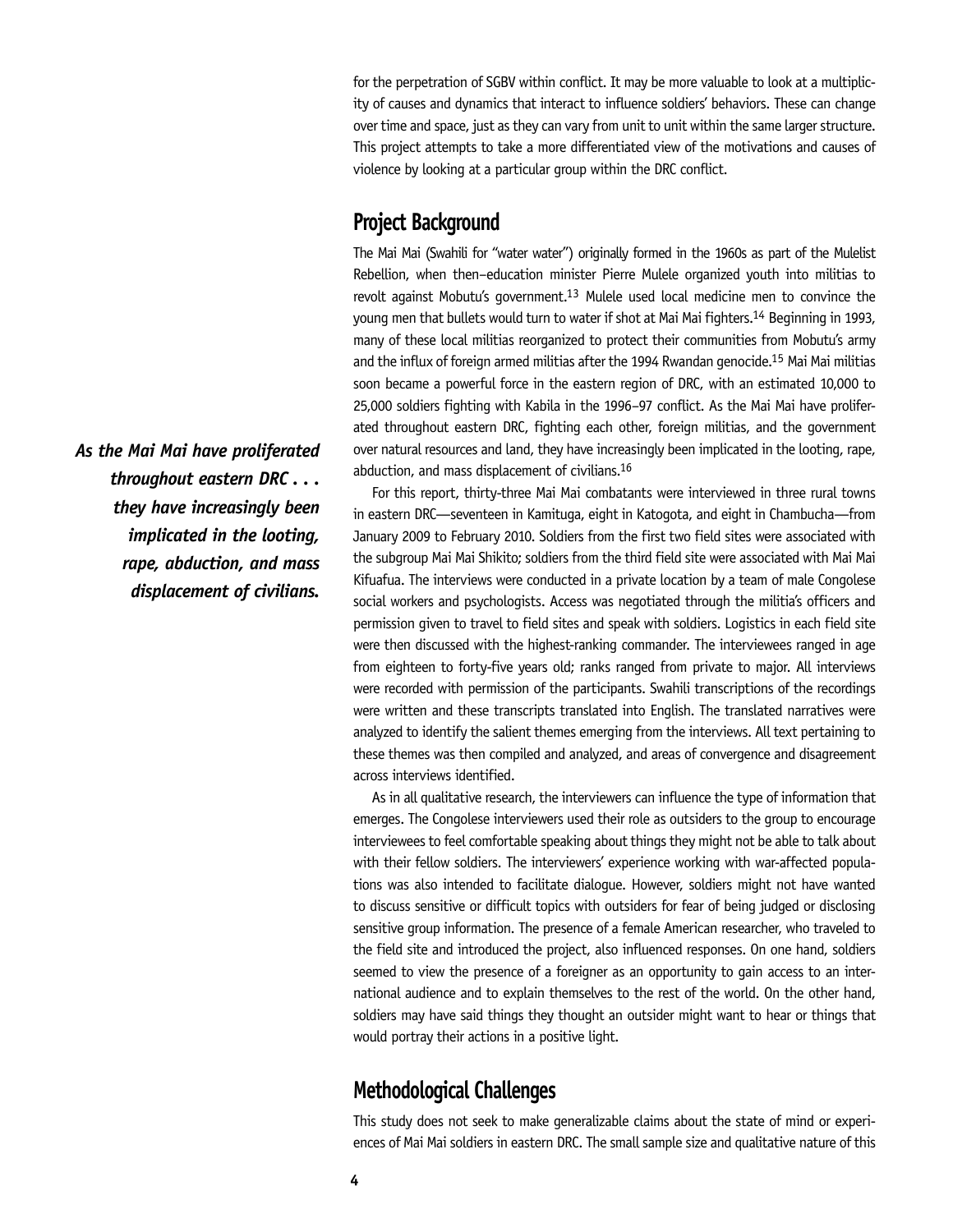study mean that these results cannot be taken as representative of soldiers, or even Mai Mai soldiers', experiences in the war.

Speaking to active parties to a conflict, who have their own motivations and objectives, means the information gathered may be biased or amended versions of what soldiers truly believe. Sometimes, however, this bias itself is informative, revealing what soldiers perceive as important to convey to an interviewer. Working with armed actors who are currently within a command structure also means that they may tell more about the group's goals and ideals than the reality of the situation. Despite these drawbacks, the results of this research offer some insight into the experiences and attitudes of certain Mai Mai soldiers and reveal a number of common themes that emerge across interviews.

## **Results**

#### *Reasons for Joining the Mai Mai: "There Was Nothing Else for Me to Do"*

Conversations with Mai Mai combatants largely revolved around the devastating consequences that years of war have had on communities throughout eastern DRC. Nearly all the soldiers described having a family member killed in the conflict and losing the ability to study or find a job. As one soldier said, "There was nothing else for me to do. I knew I had no other support, so I had to join the military."

The frequent looting and destruction of villages during the conflict resulted in a pervasive fear that foreign combatants would overrun the country. This realization, linked with a deeply ingrained distrust of the government and perception that the national army was ineffectual, pushed many men to join the Mai Mai. As one interviewee said,

> We came to realize that our country had been invaded by foreign troops, and that we needed, ourselves, to fight for our country. We have waited for government support for so long, it did not come.

The fear of foreign invasion and the anger at the looting of DRC was so strong that some interviewees viewed the invading forces as an existential threat to the country itself:

> They [Interahamwe]17 were killing the population, they were beating them without any reason, and they were looting their goods and raping the population. Because of that, we felt that we might be exterminated and so we decided to create this group to be able to protect the population.

Another stated Mai Mai goal was to protect the country's national resources. One interviewee highlighted the central role of natural resources in Mai Mai objectives: "The goal of this group is to protect natural resources that are in this part of the country. We know already that natural resources are what motivate the enemy to come here." Despite their dedication to these stated aims, however, soldiers emphasized how difficult their lives were. Lack of pay was most often cited as a problem, though soldiers also spoke about the lack of uniforms, supplies, and health care:

> It is sometimes revolting to see the conditions under which we live, but other times, we say that we devoted ourselves to join the army in order to protect our population. Nevertheless, these conditions are still unbearable.

Another soldier said simply, "If I were paid I would not be starving." Soldiers emphasized that the social isolation resulting from living in the bush was extremely difficult. Many expressed a desire to go back to life as it existed before the war and not to be seen as soldiers but as members of the community once again. At the same time, civilians were seen as a source of income and an exploitable resource. Some interviewees described in the same sentence that they were there to protect people but had to steal from them to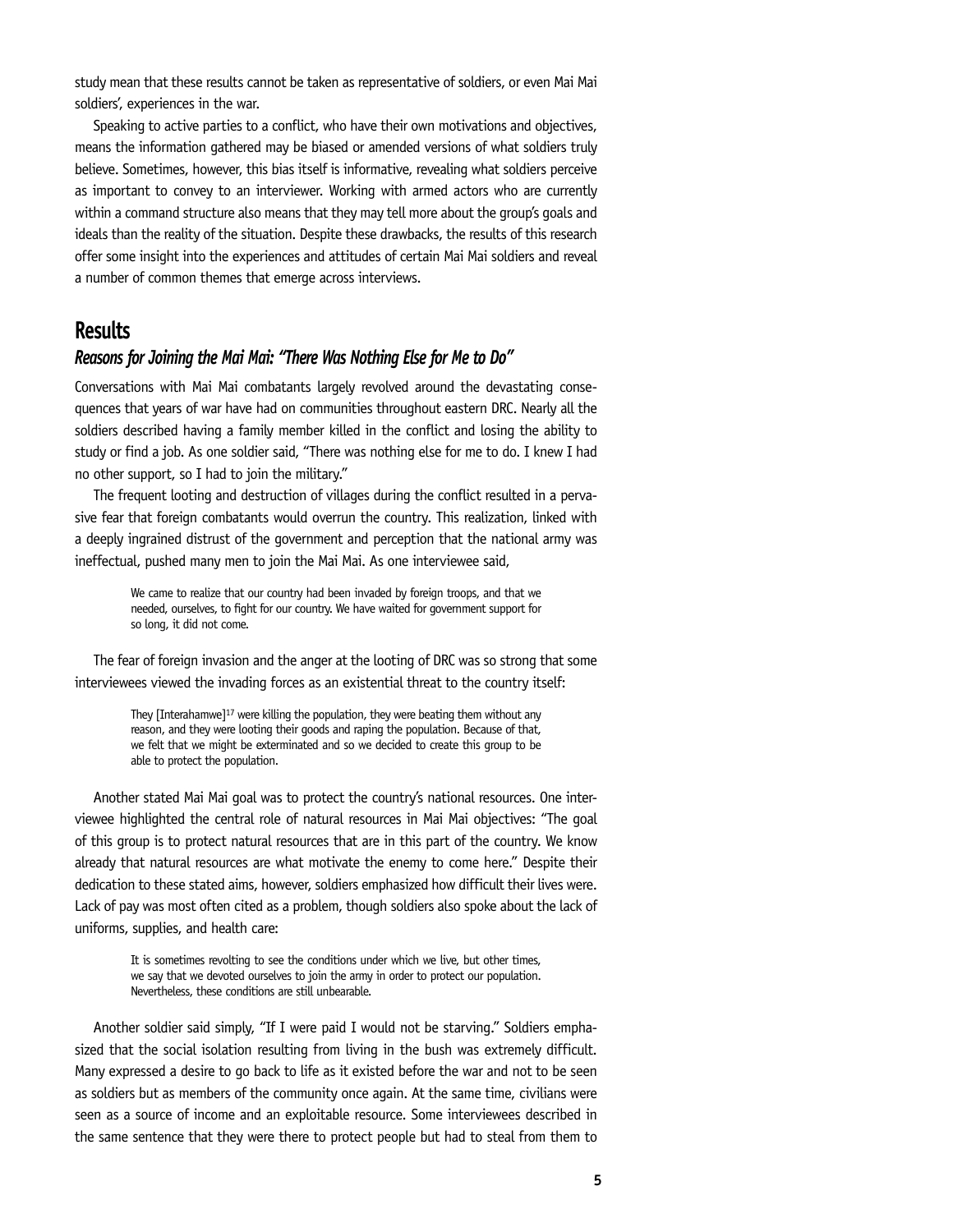survive. As one respondent said, "No soldier is allowed to go to farm; his fields are the population."

# *Initiation Rites, Magical Belief Systems, and Drugs: "So It Is Like This"*

The Mai Mai group is known for its strong rituals and adherence to magical beliefs. All soldiers interviewed spoke of widespread use of magical-religious practices that protect combatants during battle and help them fight. As one soldier stated with a mix of faith and practicality, "We use the traditional medicine for protection and [to] help us to win the war—sort of." Interviewees overwhelmingly expressed belief in magical practices, which included drinking a special porridge, allowing female elders to shower them with sacred water, using local herbs, and scarifications.<sup>18</sup> As one combatant explained,

> [Magical beliefs] are the rule, and it is our foundation. Our biggest support is that witchcraft. Because when we started fighting we didn't have any money for firearms, so, after you got the scarifications, they would provide you with a machete or a knife, and you'd go to war. When you killed an enemy fighter, his firearm would become your weapon. We really believe in the witchcraft, so if you don't go through the rituals, you don't go anywhere.

Soldiers explained how they combined traditional beliefs with Christianity.<sup>19</sup> When one was asked if he felt any difficulty practicing two separate belief systems, he responded, "It is not a problem, I will follow both. I can't do one and not do the other." Another soldier described how he reconciled seemingly contradictory belief systems: "I say to God, 'You are in Heaven, but witchcraft is down here on earth.'" Yet the responses of some soldiers suggested there is not uniform buy-in to the belief system. As one soldier stated, "I do it just because it is a requirement."

Interviewees described initiation rites that involve receiving sacred rituals. However, some soldiers described a much more brutal induction that literally beat the civilian out of new recruits:

Q: If someone wishes to join you, what can he do?

R: That civilian must be spilt in the dust, be beaten black and blue so that he might leave his civilian thoughts.

Q: Beat him first? How is this helpful?

R: The civilian will come out of him. You must spill him in the mud, to beat him black and blue before he is taken care of and given his uniform as well as a gun.

Q: Will he not be trained?

R: He will be trained after receiving a uniform and a gun. You will be shown the field and explained things as they are. Since you have already dropped civilian thoughts because of the flogging, you will start saying, "Ahhhh! So it is like this!" Then you will be practicing what you have learned.

Another soldier described his first beating, saying new recruits were taken to the river, stripped naked, and flogged. After the beating they were "anointed" with the river mud. The soldier described himself as being "molded in the mud" and went on to say, "All those sticks that you were beaten with put into you another ideology."

Soldiers also described widespread use of marijuana among the troops, both during active fighting and periods of relative peace. Smoking marijuana was cited as one way to overcome fear on the battlefield, especially for new soldiers. A subset of interviewees noted that marijuana could also be widespread in times of little fighting and even after demobilization.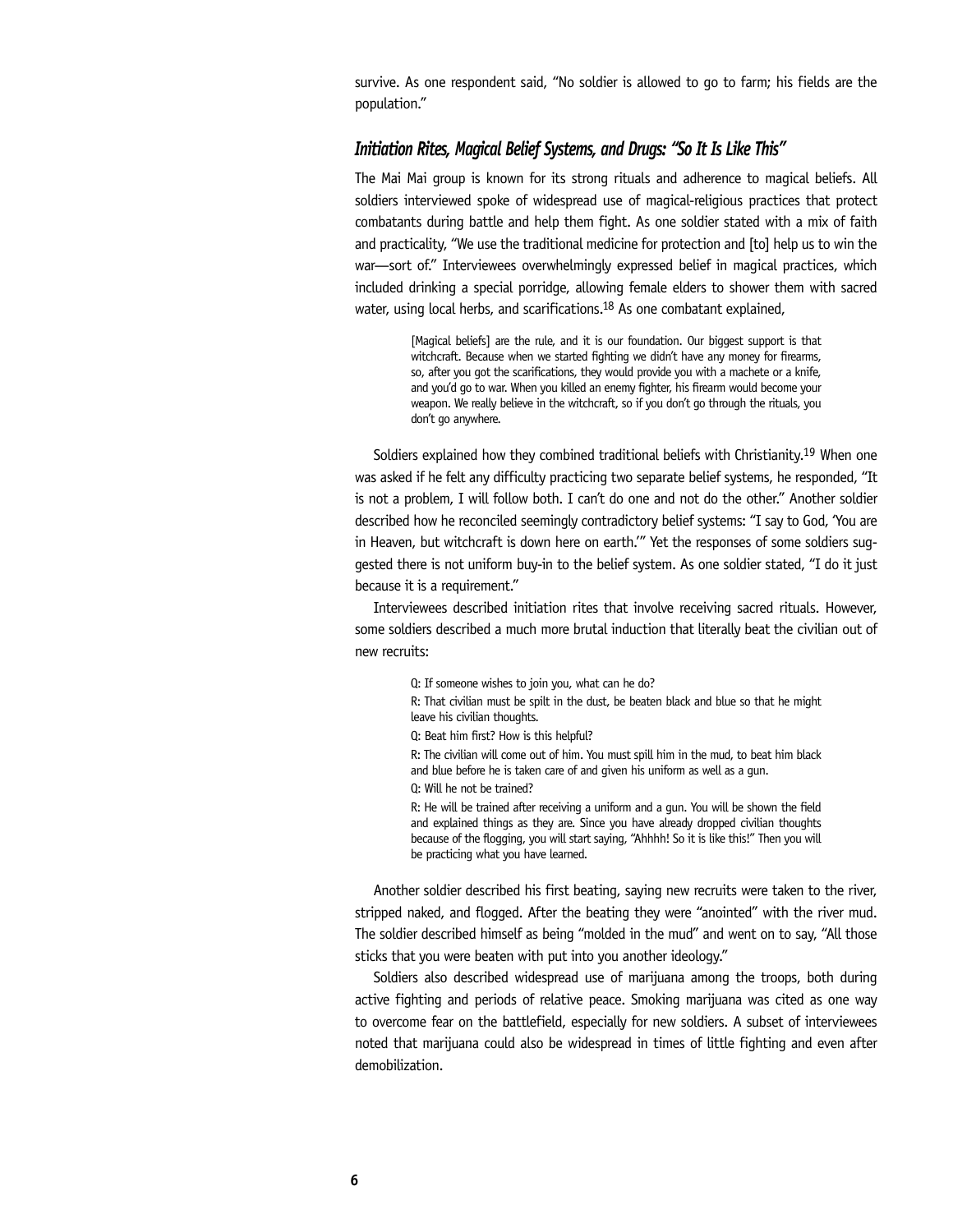## *Command Structure and Following Orders*

The soldiers interviewed described a well-defined command structure, with higher-ranking commanders working from strategic towns, such as Goma and Bukavu, and running operations from there to rural areas. Many of the soldiers considered the command structure to be paternalistic. Commanders were like fathers and as such had to be obeyed implicitly. Speaking about his superiors, one respondent said, "I am like his son.... [The higher ranking officer] has become like my father and my mother at the same time. If I make a mistake, it is normal that he punishes me and I cannot complain. I have to tell myself if I am punished, I deserve it."

However, attitudes of unquestioning obedience and implicit trust of commanders seemed to coexist with feelings of resentment and anger toward unfairness in the distribution of resources. One soldier, describing himself as "an obedient child" and his commander as the "father," said:

> If [my commander] sends me somewhere, I accept. He has become my father.… And if I am looking for a written document that will allow me to go to Bunyakiri or to Bukavu,<sup>20</sup> after he has given me this document I will say that "Really, this father loves me."

However, the same interviewee went on to say that he received only one-tenth of his promised pay: "It is as if they eat our money. They are oppressing us."

Although all participants described the same general command structure, they disagreed on whether or not orders considered morally wrong should be followed. Roughly half the interviewees seemed to take every order as law, while the other half were more flexible in their interpretations, noting that there was some leeway in obedience. One respondent described how trumped-up charges were often made against rich civilians to extort money from them.In these cases, when a soldier was ordered to do something he did not feel comfortable doing, he could pretend he did not find the person or try to warn the target ahead of time to leave the area. Punishment for disobedience is harsh and includes imprisonment, flogging, and possibly death. As one soldier noted, "I must obey, because they are orders. There is no way to refuse it.... Even if you do not want to, you are not given a chance to choose.... You go—the body—but [hesitation] the soul is not there."

### *Attitudes toward Women*

When asked about the respective roles of men and women in society, soldiers described extremely rigid and formalized gender roles in times of both war and peace. Men were the protectors of the family and the decision makers, while women cooked, cleaned, raised the children, and undertook small commercial activities or farming to help support the family.

Soldiers did say, however, that there was a small minority of women in the military, called PMF, the French acronym for female military personnel. These women seldom took part in active combat but did have guns and uniforms. Often, they manned checkpoints and roadblocks, or gathered intelligence, since they were able to travel more freely than their male counterparts:

> In general a woman [combatant] brings us some information about what is going on, because she is the person who is moving around. During the war, they may let her pass, which helps us to get information on where our enemies are.

The rigid mind-set toward women in general seemed to translate into dismissive attitudes toward female combatants. Interviewees insisted that even if women were wearing uniforms, their primary role was simply to cook for the men. One interviewee, speculating on what could push women to join the Mai Mai, explained, "If [a woman] joins, it is due *Attitudes of unquestioning obedience and implicit trust of commanders seemed to coexist with feelings of resentment and anger toward unfairness in the distribution of resources.*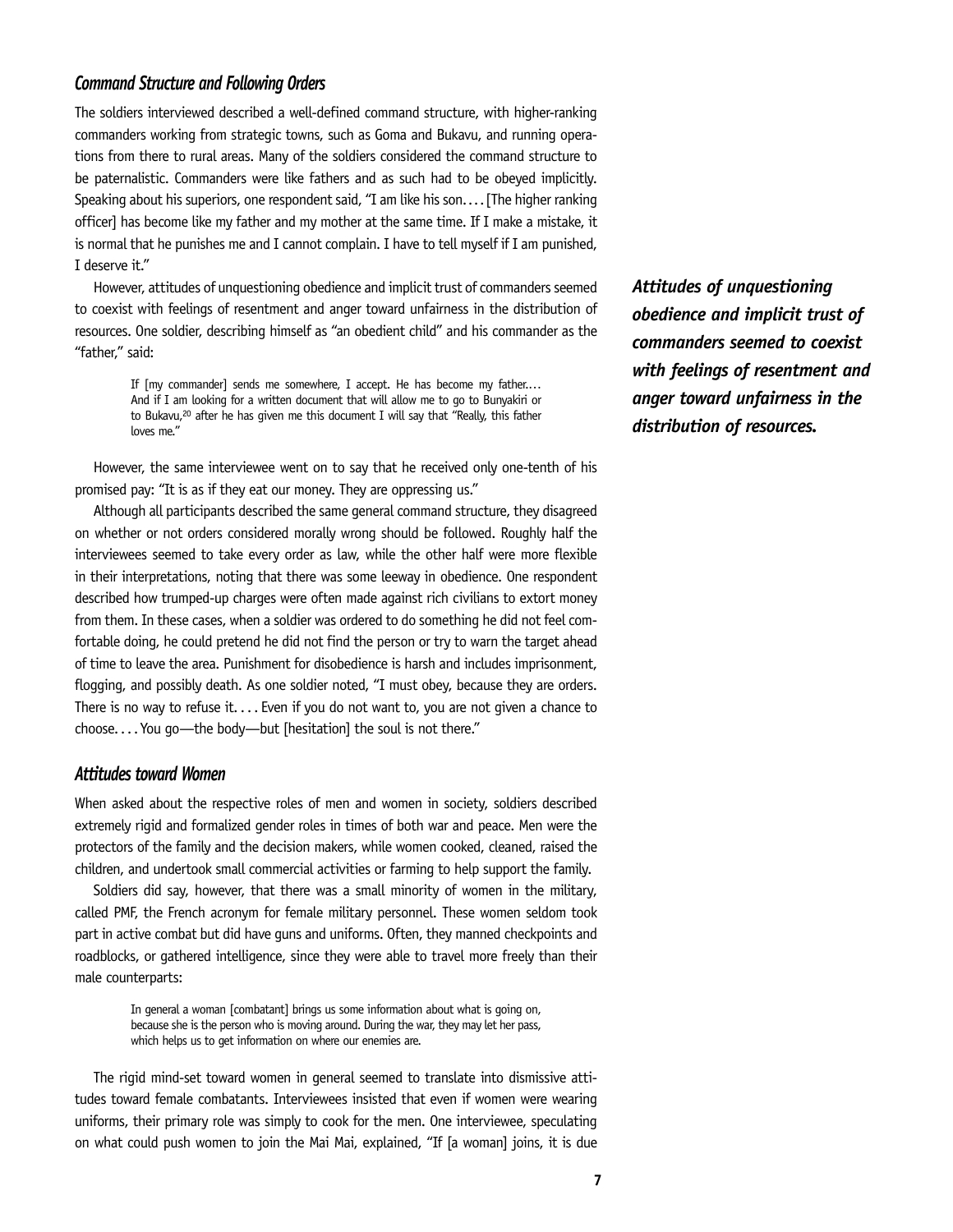to the fact of not being married" and went on to note that not being married could affect a woman's sanity. These trivializing attitudes toward women, and the assumption that women's main purpose in life was to care for men, underpinned the way many soldiers viewed sexual relations.

### *Sexual Violence: "Satan Walks behind You"*

Soldiers defined sexual violence as forcing a woman to have sex against her will, noting that they had learned this definition mainly from listening to the radio. Rape for the Mai Mai seemed to have military origins (women as a spoil of war) as well as individual motivations (taking a woman because you desire her). In the first case, women were given as a reward; soldiers were ordered to abduct women, and these women were then "given" to soldiers, with higher ranking officers given precedence. As one man said, "[The commander] will have his [girl] brought first before he can ask me to bring mine. In that case, if you refuse, it becomes an open conflict." The interviewer pressed the soldier saying:

> Q: Do you really bring her? R: That is exactly what I must do. You say: "Great chief, here is the girl you asked me to bring to you."

Another interviewee described how rape can be motivated individually instead of by military command: "Maybe I have a bandit's thought.... I see a woman passing by, and I begin to desire her, then I come and I jump into her *phoof*."

When soldiers discussed rape or the ability to resist rape, they often invoked biblical imagery and depicted this type of violence as a manifestation of evil. Forces of good (God) and evil (Satan or the devil) were described as inhabiting the soldier and guiding decisions around sexual violence. When speaking about whether soldiers from his group assaulted women sexually, one respondent said, "To rape? Well, rape for a Mai Mai, it is Satan's work, because as people walk, Satan follows behind them.… This means it [raping] may happen to you when you are not prepared, but all of a sudden, the Devil fools you."

Soldiers noted that being far from their villages made them anonymous. One respondent described eloquently how being in his father's village meant he was respected as an individual. However, the transient life of a combatant took away thisidentity, and people would only look at him as "a passing soldier."

Interviewees across research sites used "being ordered to rape" as a spontaneous example of an order from a commander, suggesting this type of command may have been given to troops in different areas. Some interviewees noted that even if their hearts were not in it, they felt compelled to follow these orders:

> We are always sent by our chiefs who tell us: "Do this!" Despite your refusal, they oblige you to do it; otherwise you will be beaten seriously. As a result, you will do it unwillingly. And you can even rape because of that.

When prompted about orders to rape women, even women who were much older, the same soldier responded:

R: Eh [yes], because we say in our career that there is order, and no discussion.

- Q: So, when you are in the act of raping that woman who is like your mother, can you not feel ashamed?
- R: Well, one must be ashamed. A person like your mother! You should be ashamed. But in that particular case, it will be because of the military service that one can do it. But in my view, I do not find it moral to do such acts.

Even as some interviewees described raping women, abducting them for themselves or their commanders, or raping for individual reasons, many interviewees denied that rape ever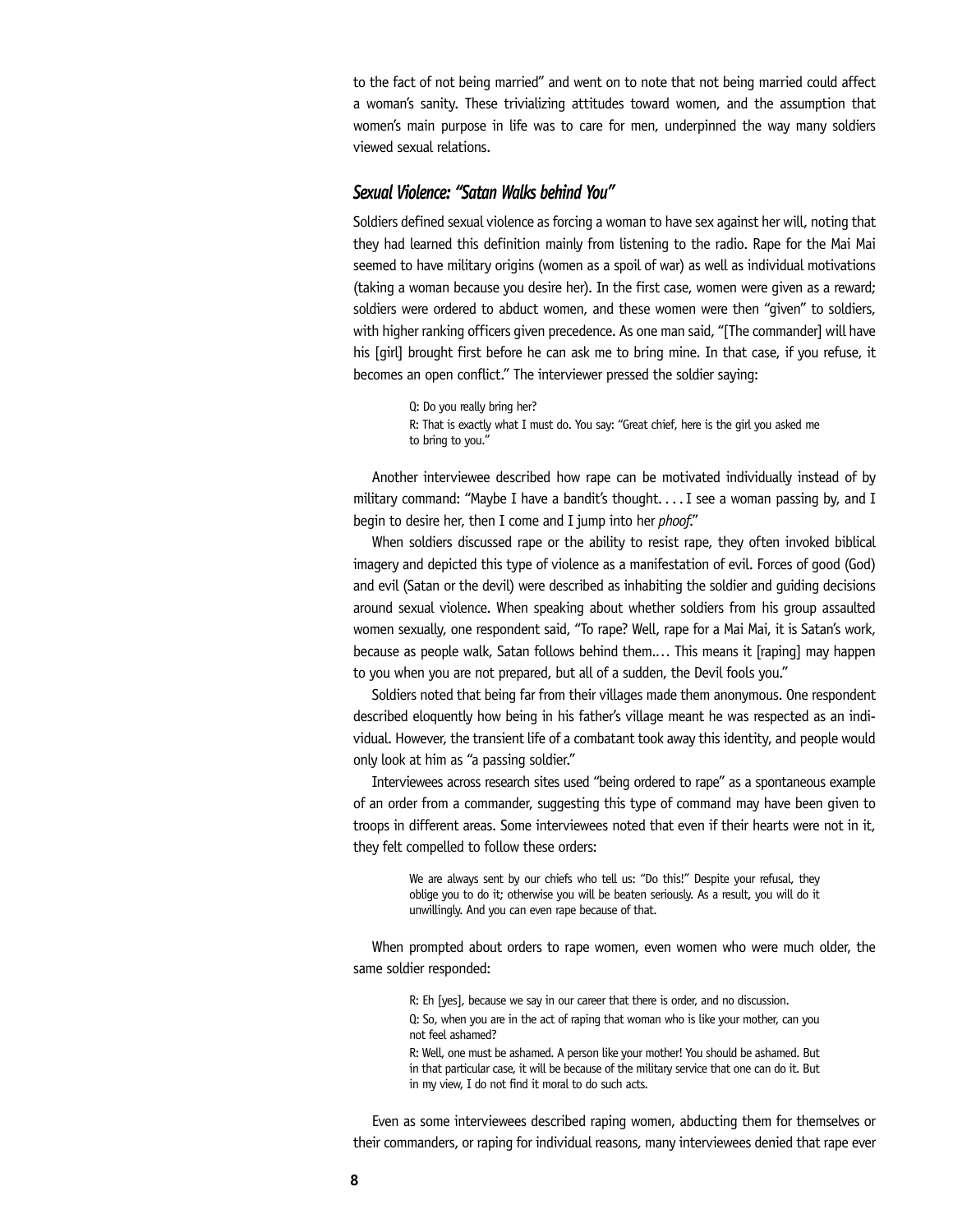occurred in the Mai Mai and described how it was strictly forbidden by their principles. The reasons given for this were partly ideologically driven, since, as a homegrown militia, the group was ostensibly created to protect the population. When speaking about soldiers that do not rape, one interviewee said:

> It is only thanks to the spirit of God that is within them [that they don't rape], also thanks to the love they have for the whole Congo and for the whole world because we are able to realize that rape is the destruction for the whole population. Rape is forbidden, since we know that we are here to protect the population.

There were also many practical reasons for soldiers not to rape. Interviewees noted that raping risked losing community support, upon which soldiers relied heavily. As one interviewee said, "There are women there who grow food in their fields in the surrounding villages, they assist us with food." Another described, "We have an excellent collaboration with the population who help us." An interviewee discussing the risk of losing support conceptualized rape itself as a form of infection:

Q: In a group like Shikito or in other similar groups, what could be the consequences for a person who rapes? R: If you commit rape and you are caught, you must be punished. Q: What else besides being punished? R: And if you were not caught, you can get infected. Q: Can the whole group get infected?

R: No.… Yes—in the sense it can get infected because if one member rapes, everyone will be saying that the whole group of Shikito is raping.

A number of interviewees emphasized that being perceived as rapists would poison relationships with the population, could be detrimental to the soldiers' livelihoods, and could "ruin the reputation of the group." As one man said, "For instance, if one person from the group decides to rape, or a fellow soldier rapes a woman, people will say that the group of Mai Mai is raping women. It becomes an illness for the whole group."

In general, soldiers from the Mai Mai Shikito group were much more likely to state that they did not rape and that rape "never" occurred in the group. They were also more likely to emphasize the positive relationship they tried to cultivate with civilians. Sometimes they claimed that rape "never happened any more" at all and was only a problem of the past. Soldiers from the Mai Mai Kifuafua group were much more likely to admit to raping and to talk about treating women as a spoil of war. It is extremely difficult to know whether Shikito simply had a better public-relations message or whether the group did in fact inflict less violence on civilians. Whatever the reality, the differing abilities of each group to portray themselves in a certain light illustrates the large role of intragroup dynamics in affecting responses.

In both groups, interviewees cited the risk of getting diseases as a consequence of rape. Sexually transmitted infections (STIs), especially HIV/AIDS, were described as an unavoidable punishment, even if one were not formally caught raping. They noted that much of the information about HIV and other consequences of rape were gleaned fromm radio broadcasts. One man noted, "Yes, there is a risk of getting infected, also of being punished. And even when you are not caught, you can get sick."

One soldier even described how the fear of AIDS might stop a soldier who is about to rape a women, saying, "HIV/AIDS is something [Mai Mai soldiers] are so much afraid of. First, you ask yourself, 'Say I have sexual intercourse with this person who may have been infected with HIV/AIDS, what may be the result?' Therefore, you decide not to do it, and you let the person go." When asked about the impact of mass rape, men again focused on the risk of disease, noting that mass rape could destroy entire communities.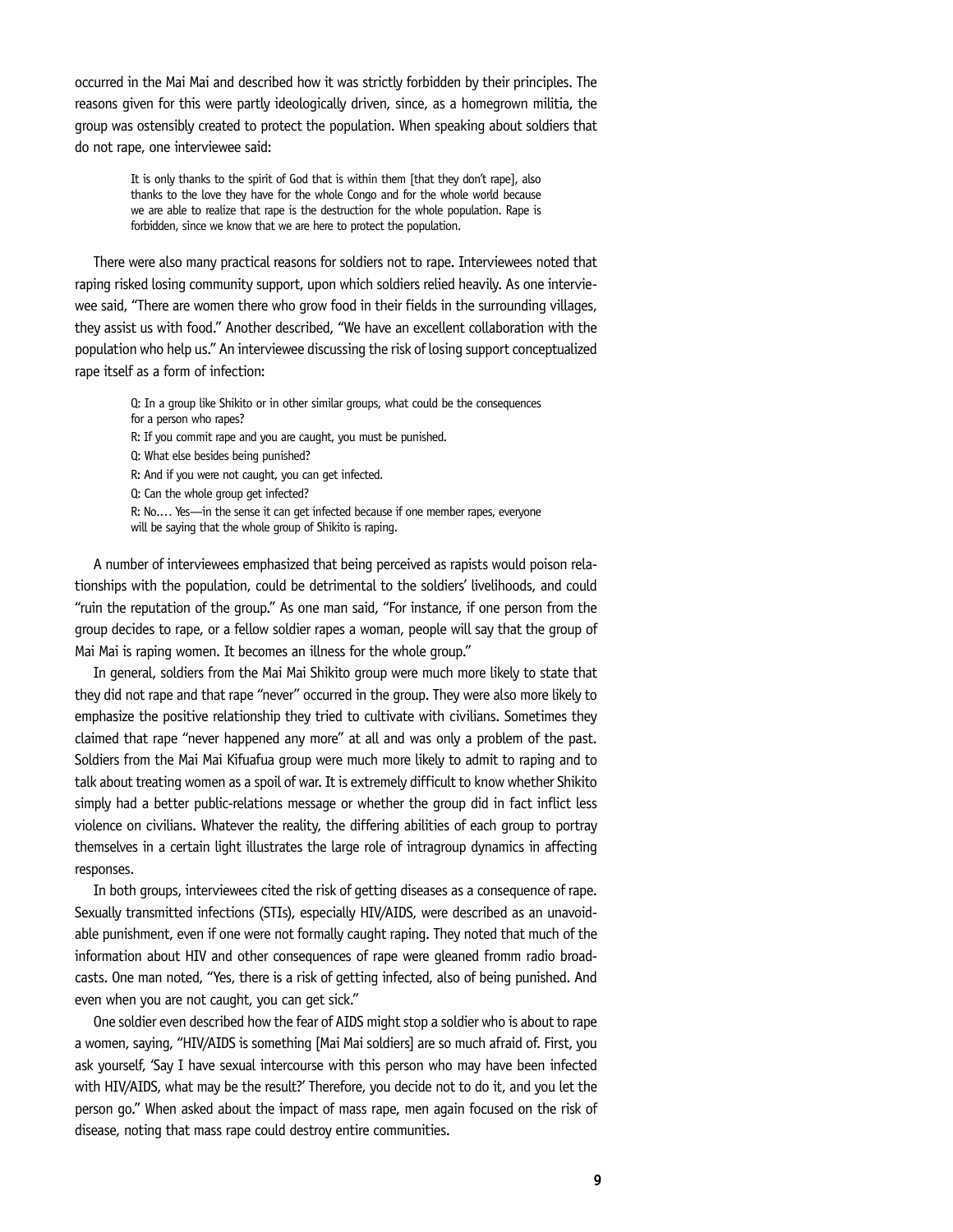Q: You said that there are consequences for a woman who has been raped. If six or seven women from the same community are raped, what might be the consequences to that entire community?

R: The entire community might be extinguished because disease can spread to everyone, even to the newborns. This will make the community perish.

Some forms of sexual violence, including the use of foreign objects to penetrate women during rape, were seen as unacceptable, while other forms of violence were considered relatively common, including abduction of women and girls as well as opportunistic rape. In some interviews, after soldiers had spoken about the sexual violence they had witnessed in the military, the interviewer asked them specifically about cases of rape where foreign objects were used to penetrate women—a particularly horrific and brutal form of sexual violence that has been described by a number of non-governmental organizations (NGOs) and service providers in DRC.<sup>21</sup> The soldiers who had described perpetrating other forms of sexual violence were horrified at this. As one exclaimed, "That is a crime!"

When asked to reflect on why such violence might happen, another interviewee reflected, "I can say that such a person [who rapes women with foreign objects] is a killer, or he is less sane, because he has already raped the woman and has satisfied his needs. He should free her. They have already had their blood mixed from the [rape]. How can someone find it again interesting to kill or ill-treat such a partner?" Calling one's victim a "partner" and normalizing some types of violence (rape) but not others (rape with instruments) illustrates some of the ways soldiers justify their behavior.

One interviewee was outraged at a report that another armed group, the name of which he did not specify, had raped a number of girls all under the age of ten in their area of control. He went on to say this was an awful thing to do and expressed sympathy for the girls. When asked by the interviewer if he thought the attacks were meant to provoke the Mai Mai, he replied:

> It is exactly to provoke us!… We were very annoyed that they took the young girls with them.... They are really provoking us. I am shocked because I am looking after somebody, but another person comes and does such dirty things to them. We are really unhappy about that.

#### *Demobilization*

*Soldiers were extremely positive about the possibility of integrating into the national army, seeing it as one of the goals of the Mai Mai.* 

Soldiers were extremely positive about the possibility of integrating into the national army, seeing it as one of the goals of the Mai Mai. It was often described not as a matter of if, but when. Even as many soldiers viewed their service in the Mai Mai as a precursor to integrating into the national army, they noted that at the moment, it did not matter which military they were associated with, as neither the Mai Mai nor the FARDC paid reliable salaries.

Soldiers often expressed concern that the DRC government would not recognize their achievements upon integration. One interviewee noted, "We want the government to officially acknowledge our existence as fighters who defended this country." Combatants also talked about how isolated they felt from communities and envisioned difficulty reintegrating into civilian life. Some desired to leave the military life altogether, but stated that the lack of jobs made this impossible. Many interviewees had tried to leave the militia at some point but kept coming back because they did not find viable alternatives.

#### *Fractured Perceptions and Reconciled Realities*

Previous research on rebel groups suggests that highly ideologically driven groups that depend heavily on civilian support often restrain their use of violence.<sup>22</sup> Conversely, groups that attract recruits who join for opportunistic instead of ideological reasons and have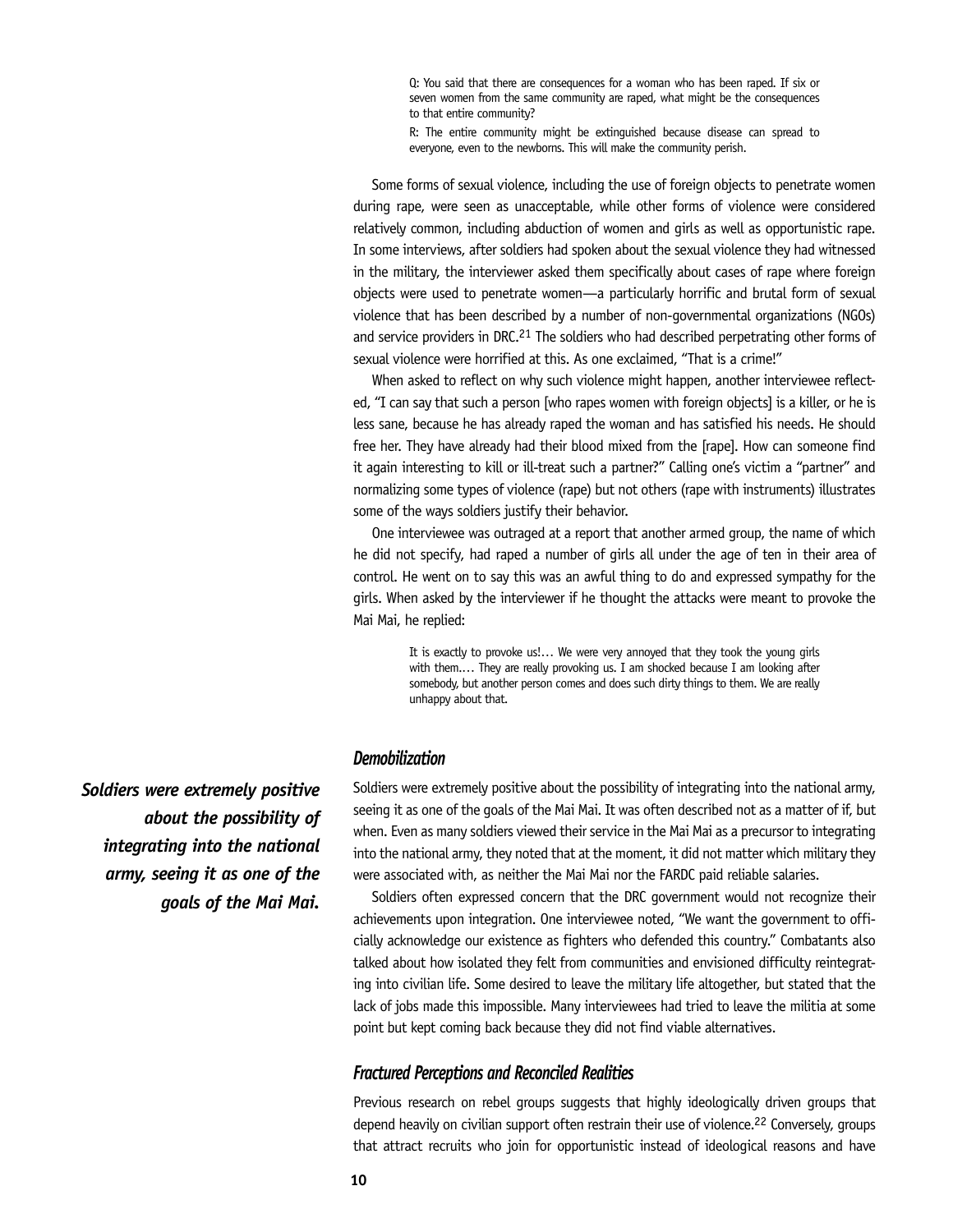access to lootable resources are more likely to engage in unrestrained violence. The Mai Mai appear to be an interesting mix of these two profiles. Partly ideologically driven, partly driven by necessity, the group idealizes civilian life while exploiting civilians.

Soldiers seemed able to shift among diverse attitudes about rape. They sometimes described it as a great evil and a tool that enemy combatants use to destroy DRC; other times, they frankly described how rape is committed within the Mai Mai. The widespread and violent rape of civilians by other armed groups was cited as one of the reasons soldiers said they were motivated to take up arms and, at its extreme, it was considered an existential threat to Congolese culture. Interviewees were enthusiastic about describing themselves as protectors of the population, discussing how rape of civilians was a liability for the group on a practical level, weakening their vital support from the community. But soldiers also described situations in which they stole, beat, extorted money from, and abducted the same civilians they were charged to protect. Rape might be personally motivated (the result of a soldier acting on personal desire) as well as militarily motivated (rape as a result of following an order or abducting a woman as a form of reward).

Elisabeth Wood makes a compelling case for analyzing sexual violence at three levels: the armed group, the small unit in which combatants function on a day-to-day basis, and the individual.<sup>23</sup> She notes that rape can occur for a variety of reasons at each level. Commanding officers can actively promote SGBV, tacitly accept it, or not punish it at all. In the case of the Mai Mai, top command seems to promote the ideals of protecting the population but seems unable or unwilling to translate these principles into restraint in the field. The present research supports the idea that sexual violence is tolerated, if not promoted, at the individual and unit-command level. Differences between the Shikito and the Kifuafua groups support the notion that attitudes toward rape, and possibly the practice of rape itself, can differ significantly among units operating within the same larger structure.

In interviews with military personnel from the Congolese national army, Maria Eriksson Baaz and Maria Stern note that interviewees distinguish between "lust rapes" and "evil rapes."24 The Mai Mai seem to make a similar distinction, as they engage in certain types of sexual violence but look upon others as unacceptable. Rape for personal sexual gratification and abducting women for commanding officers was described as relatively commonplace. However, other forms of sexual violence, such as rape with foreign objects and rape of the very young was described as "wrong," even "evil." Thus, soldiers may be able to convince themselves that they are not exploiting civilians as long as they commit only certain acts of violence.

A number of factors keep this group from achieving the low levels of rape exhibited by ideologically driven civilian-based groups in other conflicts.<sup>25</sup> Mai Mai soldiers describe a process of being de-identified when they join the militia, as they leave behind traditional notions of right and wrong: "They beat the civilian out of you." The command structure is viewed as a paternal force that must be obeyed. Rape is not depicted as a bonding mechanism among members of the group, as has occurred in other conflicts, such as Sierra Leone,<sup>26</sup> but as a part of a soldier's due and a man's right.

The findings outlined above suggest a number of intervention points. Many soldiers noted that they had received messages about the risks and consequences of sexual violence from the radio. High levels of concern about contracting HIV/AIDS and other STIs provide an opportunity to discourage combatants from engaging in sexual violence. Integration into the national army, which most interviewees viewed positively, offers an opening to train soldiers on human rights and the appropriate protection of civilians. However, soldiers were skeptical about the long-term feasibility of integration until FARDC can pay a steady salary. Even those who did not want to integrate into the national army were still extremely positive about leaving the Mai Mai. These soldiers expressed a desire to take up a trade, such as *Soldiers may be able to convince themselves that they are not exploiting civilians as long as they commit only certain acts of violence.*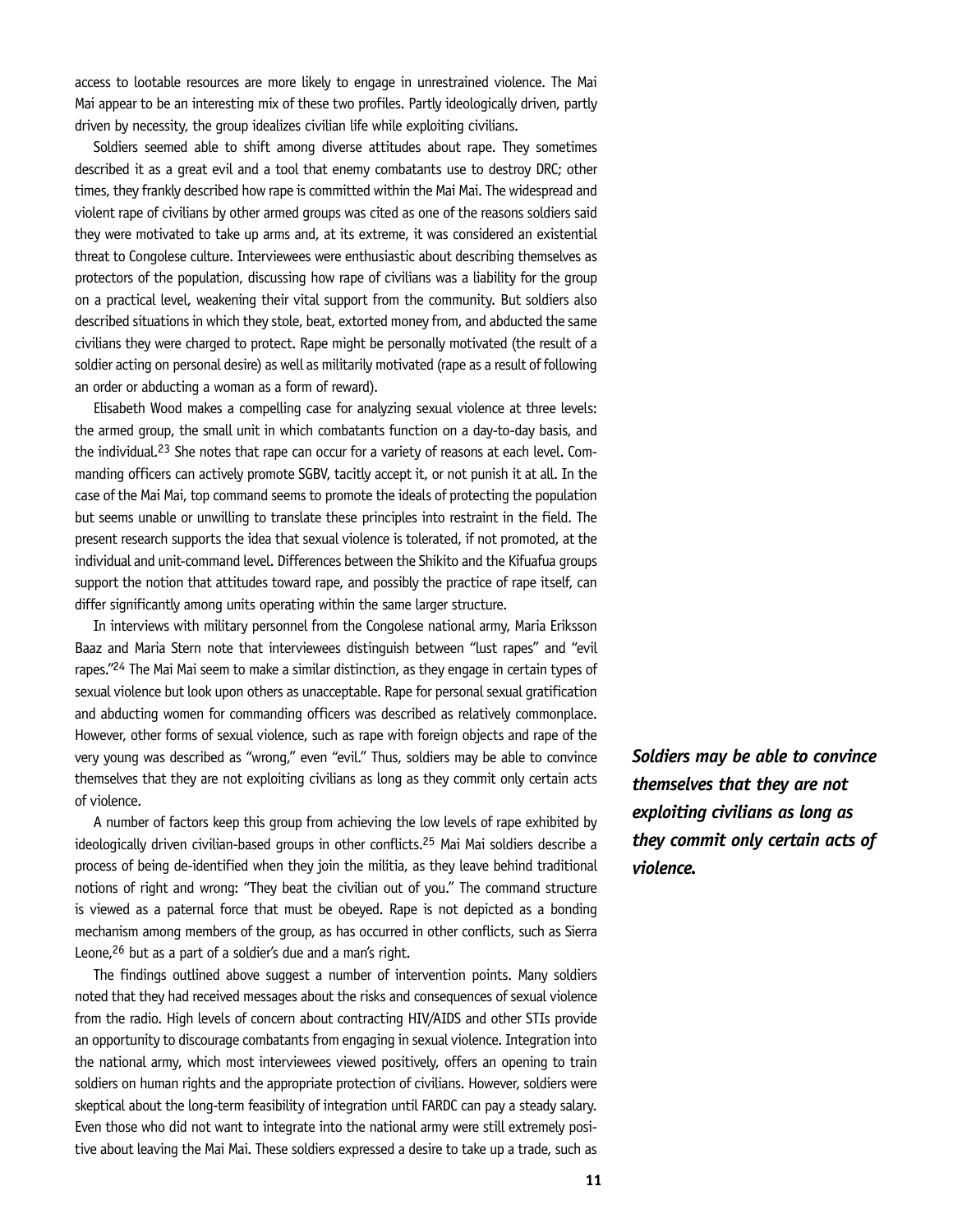being a carpenter or auto mechanic, and return to civilian life. Nevertheless, this was not seen as a viable option until more jobs become available in the civilian sector.

At the time of writing this report, the groups interviewed for this project were already integrating into the national army. Without other training, the same behaviors and attitudes that men hold as militia members will likely guide their behavior as national soldiers. The shocking human rights abuses that the FARDC carried out during the Kimia II operations in 2009 illustrate what happens when armed soldiers with no training and full impunity are unleashed on civilian populations. To understand how to best integrate soldiers from a mosaic of armed groups into a national army, it is important to understand the context from which they come. Approaches to addressing SGBV will be most effective if they address the motivations, beliefs, and decision-making structures of each group. This paper offers insight into how one of these groups perceives and perpetrates sexual violence, providing specific intervention points based on this information.

There are a number of areas for future research. The role of women in armed groups deserves more investigation; it would be particularly interesting to examine whether the presence of female soldiers inhibits sexual violence, or the degree to which female combatants are also perpetrators. Interviews with other armed groups, particularly the Democratic Forces for the Liberation of Rwanda (FDLR), could illuminate each group's unique motivations and attitudes toward sexual violence. Quantitative studies that sample larger numbers of combatants would elucidate the links between soldiers' perpetration of, command-structure attitudes toward, and motivations for sexual violence. Finally, studies that compare current soldiers' responses with those of demobilized soldiers would be illuminating. Demobilized soldiers might be more open about their experiences with violence, since they are no longer part of a command structure.

# **Recommendations**

## *To the Mai Mai and FARDC*

#### **At the high command level:**

- Use a multimessage approach to inhibit rape. Reinforce that a soldier's role is to protect civilians and not exploit them. Underpin this message with practical measures to enforce a no-rape policy.
- Hold commanders responsible for the violence perpetrated by themselves and the men under their command, creating a chain of accountability that links high-level command to the actions of individual soldiers.
- Punish high-level commanders who perpetrate or support SGBV to send a clear message throughout the ranks that this type of violence will no longer be tolerated.

#### **At the small-unit level:**

- Stop treating civilians in general, and women in particular, as bounties of war and exploitable resources.
- Stop committing, condoning, and promoting sexual violence as part of combat operations.
- Engender an atmosphere of personal responsibility through strong accountability mechanisms for individual actions.
- Carry out appropriate punishments to enforce restraint of violence policies.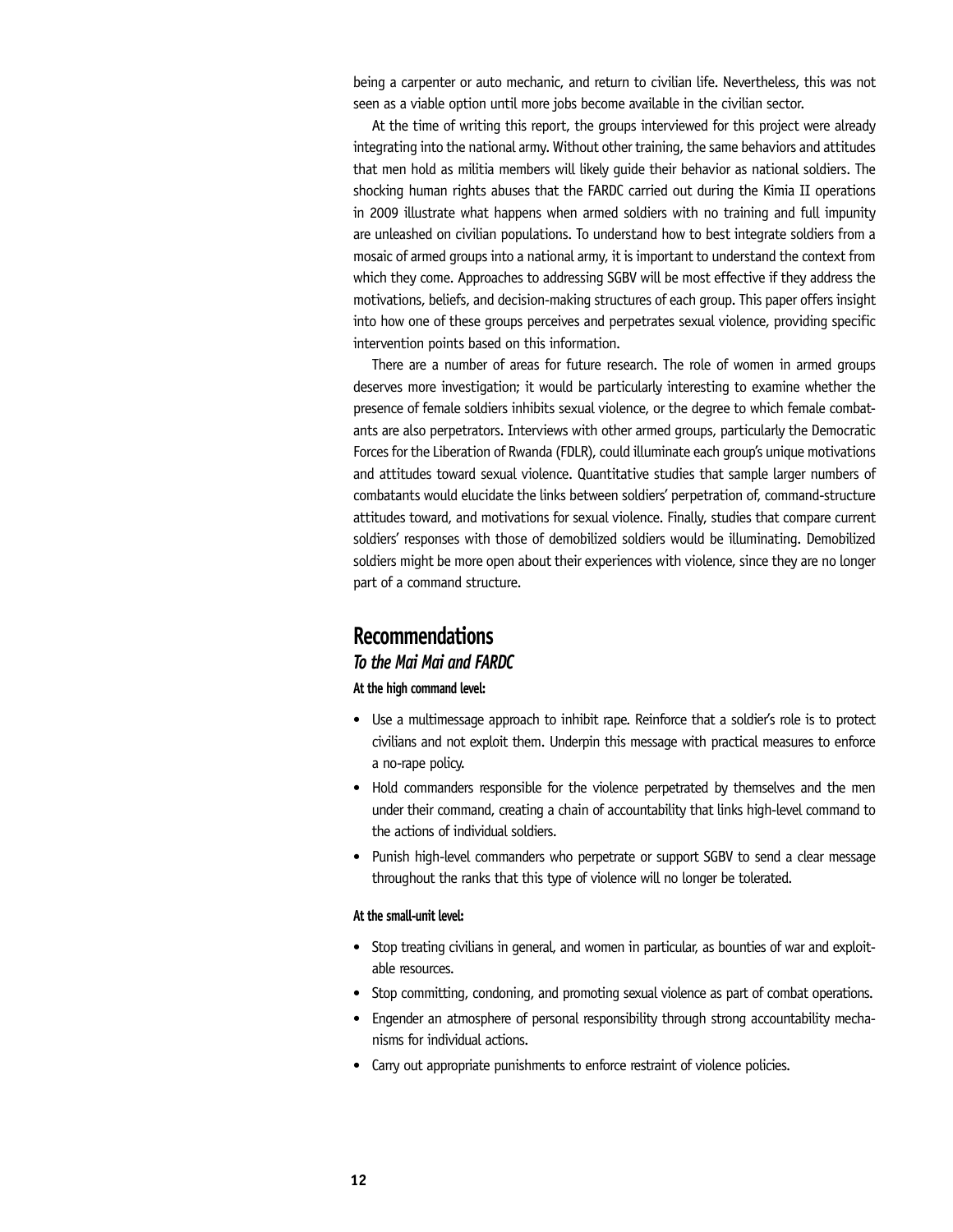#### **At the individual level:**

- Stop distinguishing between rapes that are acceptable and those that are not; acknowledge all forms of SGBV are unacceptable.
- Recognize the humanity of civilians and the devastating consequences of rape and other forms of SGBV on women individually and communities as a whole.
- Refuse commands that promote SGBV and violence against civilians.

# *To the DRC Government*

- Continue the integration of Mai Mai troops into the FARDC and use this as an intervention point to retrain troops, with a focus on sensitizing soldiers about human rights and the need to protect civilians.
- Improve civil-military cooperation to help both civilians and soldiers rebuild mutual trust. Regular meetings between civil and military leaders can serve as a first step in this direction.
- Undertake special trainings to ensure female combatants are treated with respect and are not at risk of sexual violence within the ranks.
- Provide soldiers with steady pay and effective training to give them the means to stop exploiting civilians and to change the mentality of soldiers as exploiters.
- Embed a human rights specialist into regimental structures to monitor and reinforce civilian protection policies and to refer abuse cases to appropriate justice mechanisms.
- Prosecute rape crimes, from the highest level of command to the lowest, to send a clear message this type of violence will not be tolerated. Ensure convicted rapists serve their entire prison sentences.

# *To the Humanitarian and International Community*

- Improve messaging about the risks of sexual violence that are geared toward both state and nonstate armed actors. Frame rape as a security issue that jeopardizes the health, effectiveness, and public support of armed groups. Messages can be conveyed by radio, which has shown good diffusion into armed groups.
- Improve messaging around consequences of sexual violence for women and communities to help soldiers better understand the results of their actions.
- Create employment opportunities for demobilized soldiers to provide sustainable alternate means of making a living.
- Undertake community-building exercises to help civilians and demobilized soldiers integrate into the same community and provide mental health counseling and mediation services to both demobilized soldiers and community members.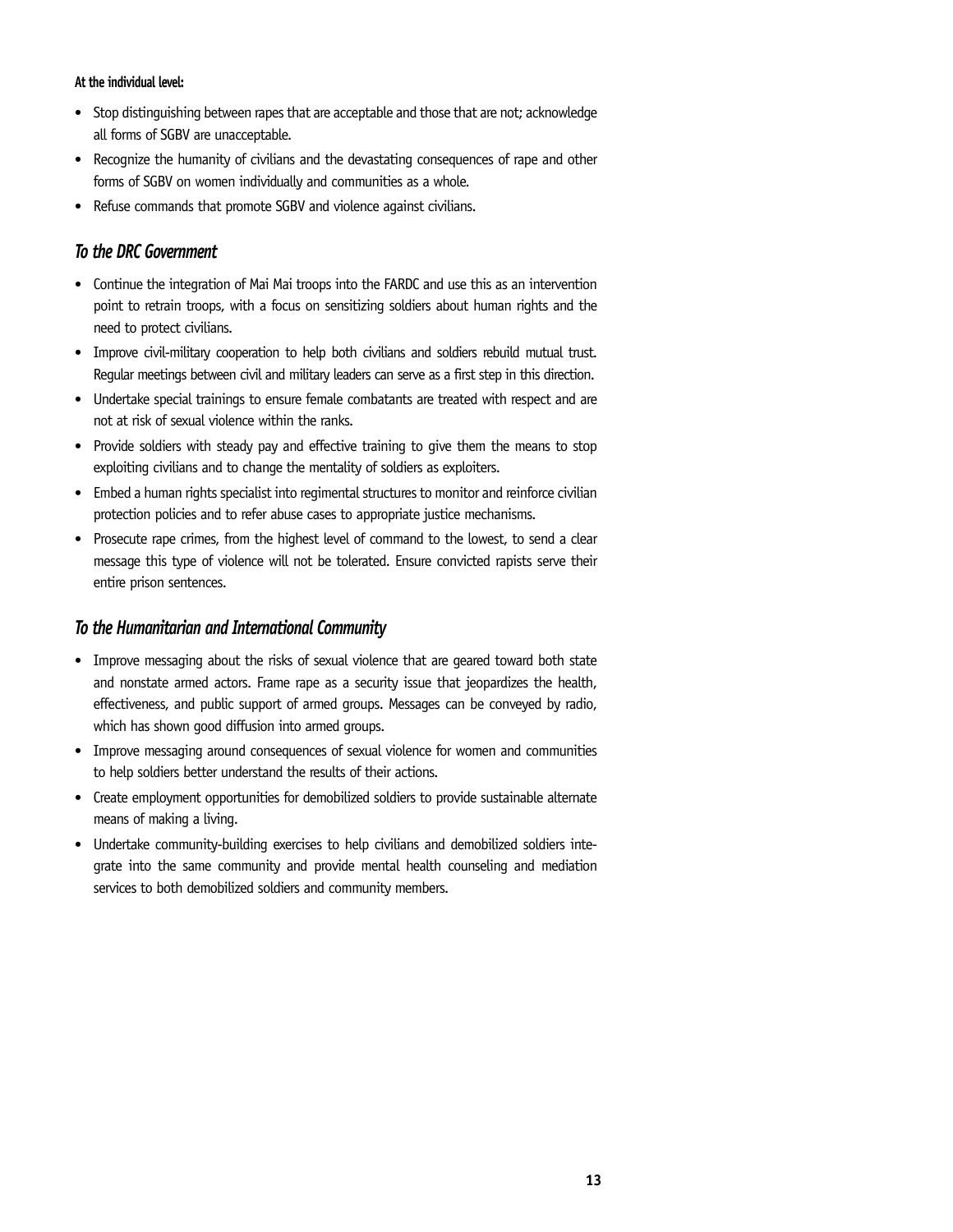## **Notes**

- Human Rights Watch, "DR Congo: Massive Increase in Attacks on Civilians," news release, July 2, 2009. Available at http://www.hrw.org/en/news/2009/07/02/dr-congo-massive-increase-attacks-civilians (accessed May 4, 2010).
- 2. United Nations Population Fund, "Secretary-General Calls Attention to Scourge of Sexual Violence in DRC," dispatch, March 1, 2009. Available at http://www.unfpa.org/public/News/pid/2181 (accessed May 4, 2010).
- 3. United Nations High Commissioner for Refugees, "UNHCR Condemns Endemic Rape in DRC, Helps Survivors," briefing notes, April 23, 2010. Available at http://www.unhcr.org/4bd18e7e9.html (accessed May 4, 2010).
- 4. Stephanie McCrummen, "Prevalence of Rape in E. Congo Described as Worst in World," *Washington Post,*  September 9, 2007, available at http://www.washingtonpost.com/wp-dyn/content/article/2007/09/08/ AR2007090801194.html (accessed May 10, 2010).
- 5. Report of the Secretary-General Pursuant to Security Council Resolution 1820, S/2009/362. Available at http:// www.un.org/Docs/sc/sgrep09.htm (accessed May 10, 2010).
- 6. J. Gottschall, "Explaining Wartime Rape," *Journal of Sex Research,* vol. 41, no. 2 (May 2004): 129–36.
- 7. Harvard Humanitarian Initiative, *Characterizing Sexual Violence in the Democratic Republic of the Congo: Profiles of Violence, Community Responses, and Implications for the Protection of Women* (Cambridge, MA: Harvard Humanitarian Initiative and Open Society Institute, 2009). Available at http://www.hhi.harvard.edu/images/ resources/reports/final report for the open society institute - 1.pdf (accessed May 4, 2010).
- 8. C. Card, "Rape as a Weapon of War," *Hypatia*, vol. 11, no. 4 (1996): 5–18; R. Seifert, "The Logic of Sexual Violence in Wars," *Women's Studies International Forum,* vol. 19, no. 1–2 (1996): 35–43; C. Schiessl, "An Element of Genocide: Rape, Total War, and International Law in the Twentieth Century," *Journal of Genocide Research,* vol. 4, no. 2 (2002): 197–210.
- 9. J.L. Herman, *Trauma and Recovery* (New York: Basic Books, 1992).
- 10. See T. Gingerich and J. Leaning, *The Use of Rape as a Weapon of War in the Conflict in Darfur, Sudan* (Boston, MA: Program on Humanitarian Crises and Human Rights, François-Xavier Bagnoud Center for Health and Human Rights, Harvard School of Public Health, and Physicians for Human Rights, 2005); M. Eriksson, P. Wallensteen, and M. Sollenberg, "Armed Conflict, 1989–2002," *Journal of Peace Research,* vol. 40, no. 5 (2003): 593–607; M.B. Olujic, "Embodiment of Terror: Gendered Violence in Peacetime and Wartime in Croatia and Bosnia-Herzegovina," *Medical Anthropology Quarterly,* vol. 12, no. 1 (1998): 31–50.
- 11. E.J. Wood, "Armed Groups and Sexual Violence: When Is Wartime Rape Rare?" *Politics and Society,* vol. 37, no. 1 (2009): 131–61.
- 12. International Crisis Group, *LRA: A Regional Strategy beyond Killing Kony,* Africa Report no. 157 (Brussels: International Crisis Group, 2010). Available at http://www.crisisgroup.org/en/regions/africa/horn-of-africa/ uganda/157-lra-a-regional-strategy-beyond-killing-kony.aspx (accessed May 4, 2010).
- 13. United Nations Regional Integration Networks, "DRC: From Protection to Insurgency—History of the Mayi Mayi," news release, March 16, 2006. Available at http://www.globalsecurity.org/military/library/news/2006/03/mil-060316-irin01.htm (accessed May 4, 2010).
- 14. International Crisis Group, *North Kivu, Into the Quagmire? An Overview of the Current Crisis in North Kivu,* Africa Report No. 1 (Brussels: International Crisis Group, 1998). Available at http://www.crisisgroup.org/en/ regions/africa/central-africa/dr-congo/001-north-kivu-into-the-quagmire-an-overview-of-the-current-crisis.aspx (accessed May 4, 2010).
- 15. S. Smith, "Ceasefire Negotiations in Eastern Democratic Republic of Congo," Conciliation Resources website, 2005. Available at http://www.armed-groups.org/6/section.aspx/ViewGroup?id=59 (accessed on May 10, 2010).
- 16. Human Rights Watch, "DR Congo: Protect Children from Rape and Recruitment," December 16, 2008. Available at http://www.hrw.org/en/news/2008/12/16/dr-congo-protect-children-rape-and-recruitment (accessed May 4, 2010).
- 17. Interahamwe was an extremist Hutu paramilitary organization credited with carrying out many of the killings during the Rwandan genocide. Members of this group then fled to Congo, where they perpetrated extreme human rights abuses, including highly violent rapes of women.
- 18. The process of scarification involves cutting or etching patterns into the skin as a form of permanent body modification.
- 19. The Democratic Republic of the Congo is overwhelmingly Christian, with the population split roughly evenly between Catholicism and Protestantism.
- 20. Towns in the South Kivu province of DRC.
- 21. S. Bartels, M. VanRooyen, J. Leaning, J. Scott, and J. Kelly, *"Now, the World Is Without Me": An Investigation of Sexual Violence in Eastern Democratic Republic of Congo* (Cambridge, MA: Harvard Humanitarian Initiative and Oxfam International, 2010).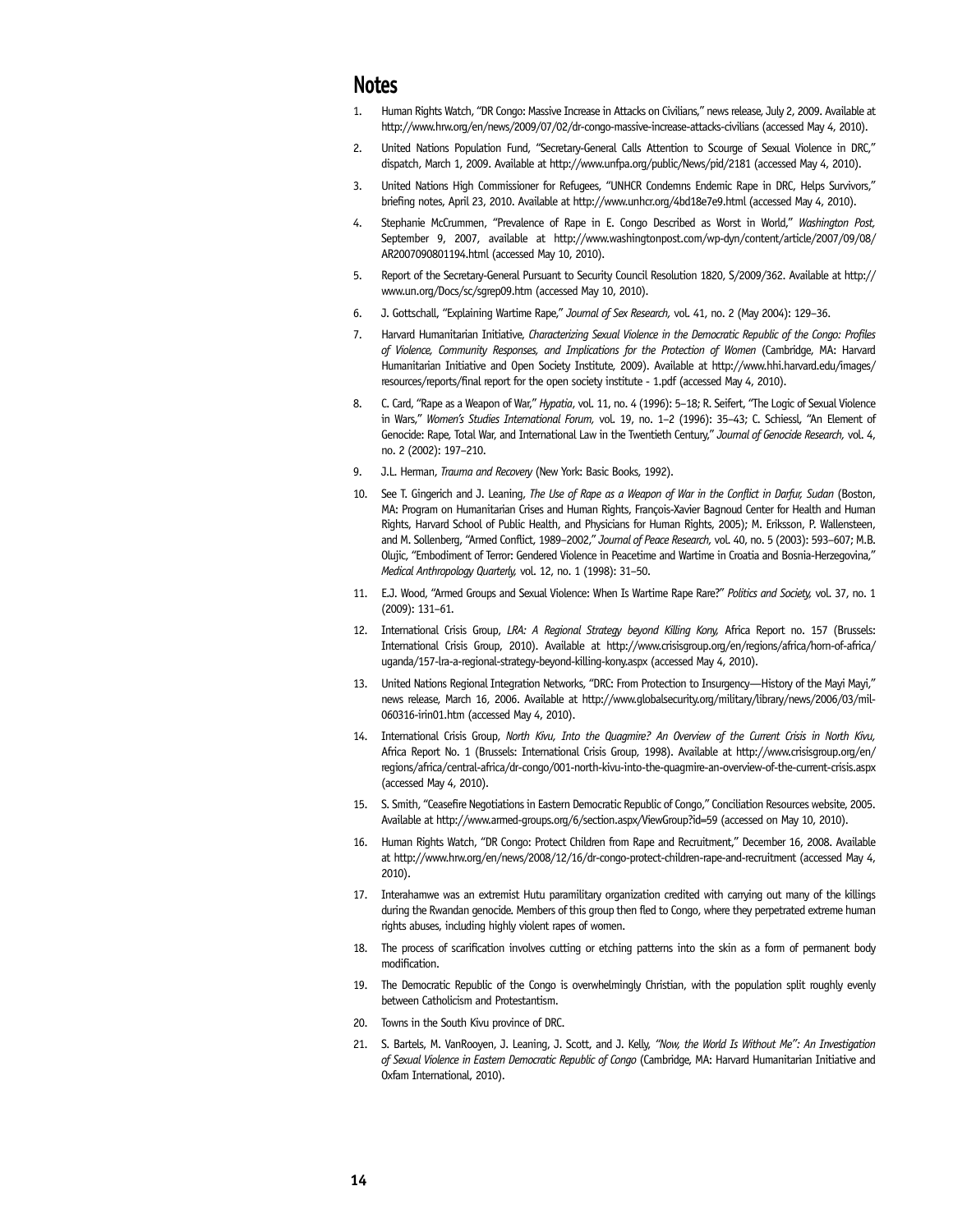- 22. J. Weinstein, *Inside Rebellion: The Politics of Insurgent Violence* (New York: Cambridge University Press, 2007).
- 23. E.J. Wood, "Variation in Sexual Violence during War," *Politics and Society,* vol. 34, no. 3 (2006): 307.
- 24. M. Eriksson Baaz and M. Stern, "Why Do Soldiers Rape? Masculinity, Violence, and Sexuality in the Armed Forces in the Congo (DRC)," *International Studies Quarterly,* vol. 53, no. 2 (2009): 495–518.
- 25. Wood, "Armed Groups and Sexual Violence."
- 26. D.K. Cohen, "Explaining Sexual Violence during Civil War," PhD dissertation, Department of Political Science, Stanford University, 2010.